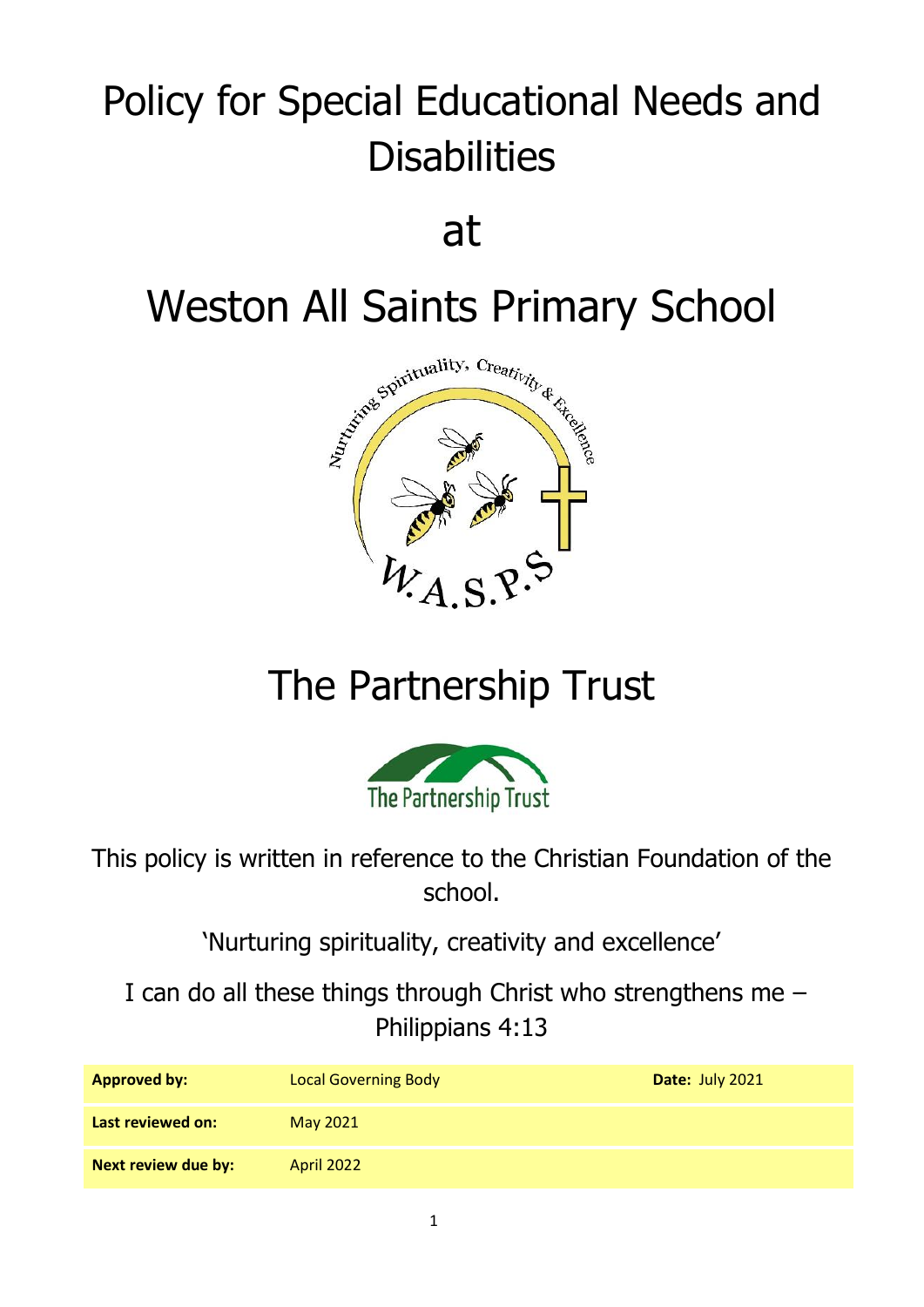#### **Introduction**

Weston All Saints Primary School has a vision to enable achievement for all children. We aim to develop enthusiastic and independent learners who gain transferrable skills and who are confident and resilient. We believe that this is accomplished within a nurturing school environment which seeks to understand and address the needs of all learners. We know that achievement is possible only when there are strong relationships between school staff, children and their parents/carers so every effort is made to build strong links. We seek to establish a culture which encourages each child to realise their full potential, to make use of their special talents and to strive for the fulfilment that comes from individual achievement. The growth of well-developed social skills that allow children to work collaboratively with others to achieve a common goal as well as to play happily in an atmosphere of mutual respect in which children feel safe is also a key aim for our school.

If we are to be truly inclusive in our approach then we must ensure that our buildings, furniture, educational equipment and books, together with our approach to teaching and learning, give the widest possible access to the greatest number of pupils. Pupils with needs ranging across the four areas outlined in the 2014 Code of Practice for SEND are fully integrated and supported.

The four areas of SEND have been identified by the 2014 code as:

- Communication and Interaction
- Social, Mental and Emotional Health
- Sensory and/or Physical Needs
- Cognition and Learning

We have a Disability Access Plan in place to ensure a systematic approach to meeting our philosophical and statutory commitment to widening educational access within our school.

#### **Legislation**

This policy and information report is based on the statutory Special Educational Needs and Disability (SEND) [Code of Practice](https://www.gov.uk/government/uploads/system/uploads/attachment_data/file/398815/SEND_Code_of_Practice_January_2015.pdf) and the following legislation:

[Part 3 of the Children and Families Act 2014,](http://www.legislation.gov.uk/ukpga/2014/6/part/3) which sets out schools' responsibilities for pupils with SEN and disabilities

[The Special Educational Needs and Disability Regulations 2014,](http://www.legislation.gov.uk/uksi/2014/1530/contents/made) which set out schools' responsibilities for education, health and care (EHC) plans, SEN co-ordinators (SENCOs) and the SEN information report

and has been written with reference to the following guidance and documents:

- Equality Act 2010: advice for schools (DfE Feb 2013)
- The National Curriculum in England Key Stage 1 and 2 framework document Sept 2013
- Teachers' Standards 2014
- Child Protection & Safeguarding Policy
- Behaviour Policy
- Accessibility Plan
- Policy for Supporting Pupils with Medical Conditions
- Policy for Children with health needs who cannot attend school
- Anti-Bullying Policy
- Equalities Policy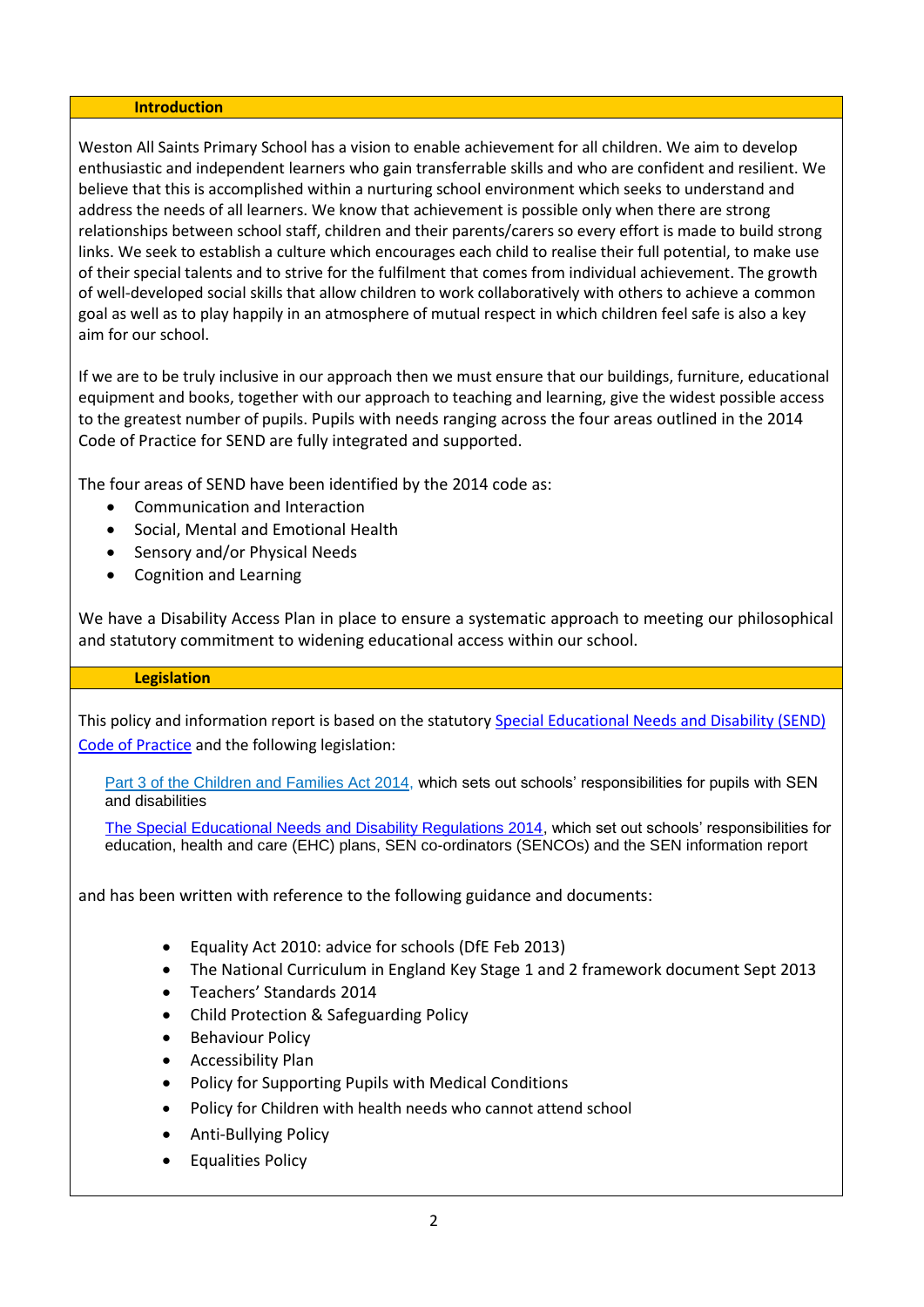#### **Definitions**

A pupil has SEN if they have a learning difficulty or disability which calls for special educational provision to be made for them.

They have a learning difficulty or disability if they have:

- A significantly greater difficulty in learning than the majority of the others of the same age, or
- A disability which prevents or hinders them from making use of facilities of a kind generally provided for others of the same age in mainstream schools

Special educational provision is educational or training provision that is additional to, or different from, that made generally for other children or young people of the same age by mainstream schools.

#### **Aims and Objectives**

Our aim is to raise the aspiration of, and expectations for all pupils with SEND, with a specific focus on positive outcomes, both in terms of pupils' academic progress and their emotional wellbeing. We seek to provide an effective in-school support framework by:

- identifying individual children with particular needs
- supporting these pupils
- including pupils and their parents in planning and implementing their support

This SEN Policy aims to:

Set out how our school will support and make provision for pupils with special educational needs and/or disabilities (SEND)

Explain the roles and responsibilities of everyone involved in providing for pupils with SEND

#### **Main Body of the Policy**

#### **How do we support pupils with SEND?**

We include every child within a mainstream class regardless of the nature or degree of their special need, so that they have the opportunity to participate, wherever possible, in all school activities.

We offer targeted support to identified pupils from a diverse range of experienced adults including class teachers, Learning Support Assistants (LSAs), specialist teachers and external professionals, through:

- Quality first teaching: high quality, inclusive teaching for all pupils in a class
- short term intervention for individuals
- short term intervention for small groups
- Individualised learning programmes across different curriculum areas identified as needed

In line with the 2014 SEND Code of Practice, class teachers are responsible and accountable for the progress and development of all the pupils in their class, including where pupils access support from teaching assistants or specialist staff. At WASPS, high quality teaching, differentiated and/or scaffolded for individual pupils, is the first step in responding to pupils who have, or may have, SEND.

#### **Roles and Responsibilities**

#### **The Learning Support Team**

At WASPS we have a Learning Support Team (LST) which brings together all individuals involved in supporting pupils with SEND.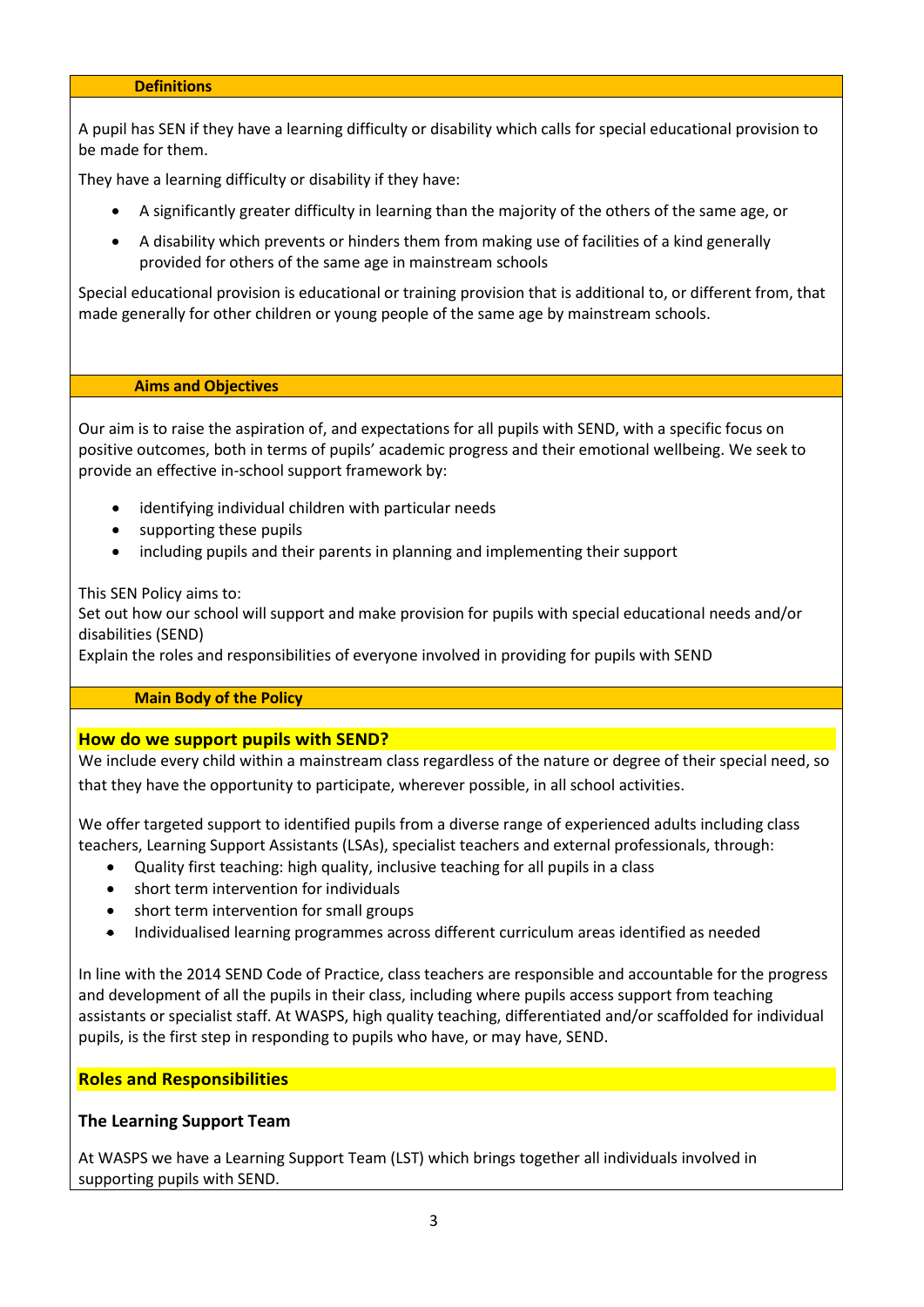#### The team:

- supports pupils
- liaises with teachers
- maintains the school's SEND register and oversees the records on all pupils with SEND
- liaises with parents of children with SEND
- liaises with external agencies e.g. Educational Psychologists.
- administers correspondence and paperwork relating to SEND

#### **The Inclusion Lead**

The Learning Support Team is led by the Inclusion Lead who has overall accountability for Special Educational Needs and Disabilities across the school and is responsible for:

The Inclusion Lead will:

- Work with the Headteacher and SEN governor to determine the strategic development of the SEN policy and provision in the school
- Have day-to-day responsibility for the operation of this SEN policy and the co-ordination of specific provision made to support individual pupils with SEN, including those who have EHC plans
- Provide professional guidance to colleagues and work with staff, parents, and other agencies to ensure that pupils with SEN receive appropriate support and high-quality teaching
- Advise on the graduated approach to providing SEN support
- Advise on the deployment of the school's delegated budget and other resources to meet pupils' needs effectively
- Be the point of contact for external agencies, especially the local authority and its support services
- Liaise with potential next providers of education to ensure that the school meets its responsibilities under the Equality Act 2010 with regard to reasonable adjustments and access arrangements
- Ensure the school keeps the records of all pupils with SEN up to date

In addition to the Inclusion Lead, the Learning Support Team consists of:

- Mrs S Halls, Headteacher and Deputy Safeguarding Lead
- Mrs S Badger, Deputy Headteacher, Designated Safeguarding Lead and Designated Teacher for Looked After Children
- Mrs A Trim: Assistant Headteacher and Deputy Safeguarding Lead
- Medical Needs Manager: School Nurse
- Special Needs teacher: Mrs B Notice (Parent Support and specialist SEN teacher)

#### **The Headteacher**

- Works with the Inclusion Lead and SEN governor to determine the strategic development of the SEND policy and provision within the school
- Has overall responsibility for the provision and progress of learners with SEND

#### **Class teachers**

Each class teacher is responsible for:

• The progress and development of every pupil in their class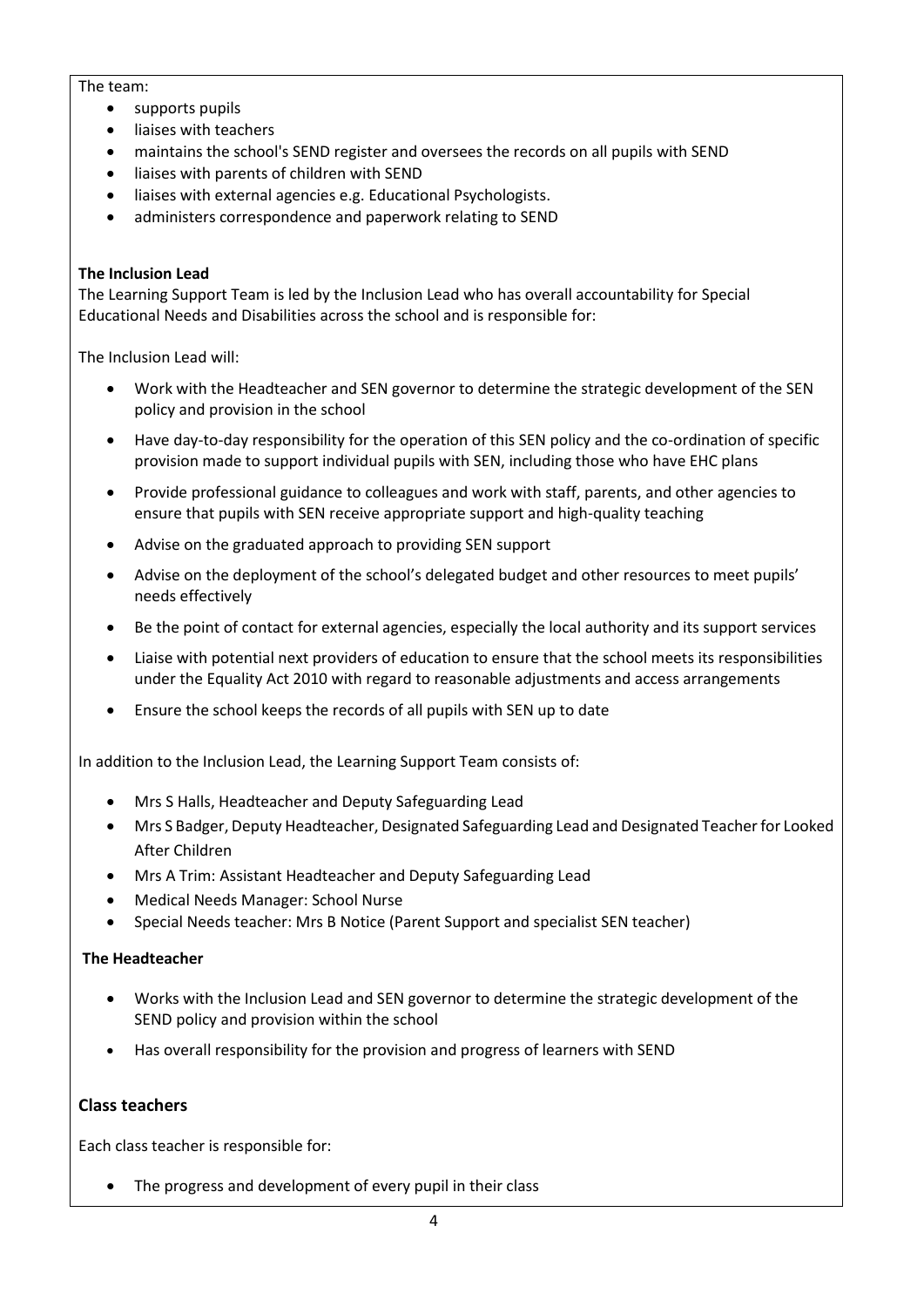- Working closely with any teaching assistants or specialist staff to plan and assess the impact of support and interventions and how they can be linked to classroom teaching
- Working with the Inclusion Lead to review each pupil's progress and development and decide on any changes to provision
- Ensuring they follow this SEN policy

## **The SEN governor**

The SEN governor will:

- Help to raise awareness of SEND issues at meetings of the Local Governing Body
- Monitor the quality and effectiveness of SEND and disability provision within the school and update the Local Governing Body on this
- Work with the Headteacher and Inclusion Lead to determine the strategic development of the SEND policy and provision in the school

#### **Resources**

The management of funds in relation to Special Education Needs is the responsibility of the Headteacher and Finance Manager, in consultation with the Inclusion Lead.

Funding for pupils with Education and Health Care Plans is used to provide specified support to those pupils as described in sections E and F of their plans. This provision is monitored by the Inclusion Lead

Human resources are allocated according to individual need and following obligations as described in pupils' EHCPS. This is done in relation to whole school needs and is the decision of the Headteacher supported by the Learning Support Team.

General Data Protection Regulation

- SEND records are kept in a confidential, central place which is locked. Only relevant staff members have access to this paperwork.
- Detailed SEND records are not kept by class teachers
- All paperwork relating to individual children is scanned and e-mailed to relevant staff. They are only permitted to open these attachments on encrypted computers
- Paperwork is shared with external agencies via secure file sharing software where possible. Where this is not possible, documents are password protected before being shared

## **Partnership Beyond School**

Parents are invited and encouraged to contribute to their child's Learning Support Plan (LSP) or Support Agreement and subsequent reviews. These LSPs or Support Agreements and their expected outcomes are discussed with parents/carers three times a year before they are signed by parents/carers and school staff. In addition to normal access to their child's teacher, parents can also discuss issues relating to SEND with the other members of the Learning Support Team at any time.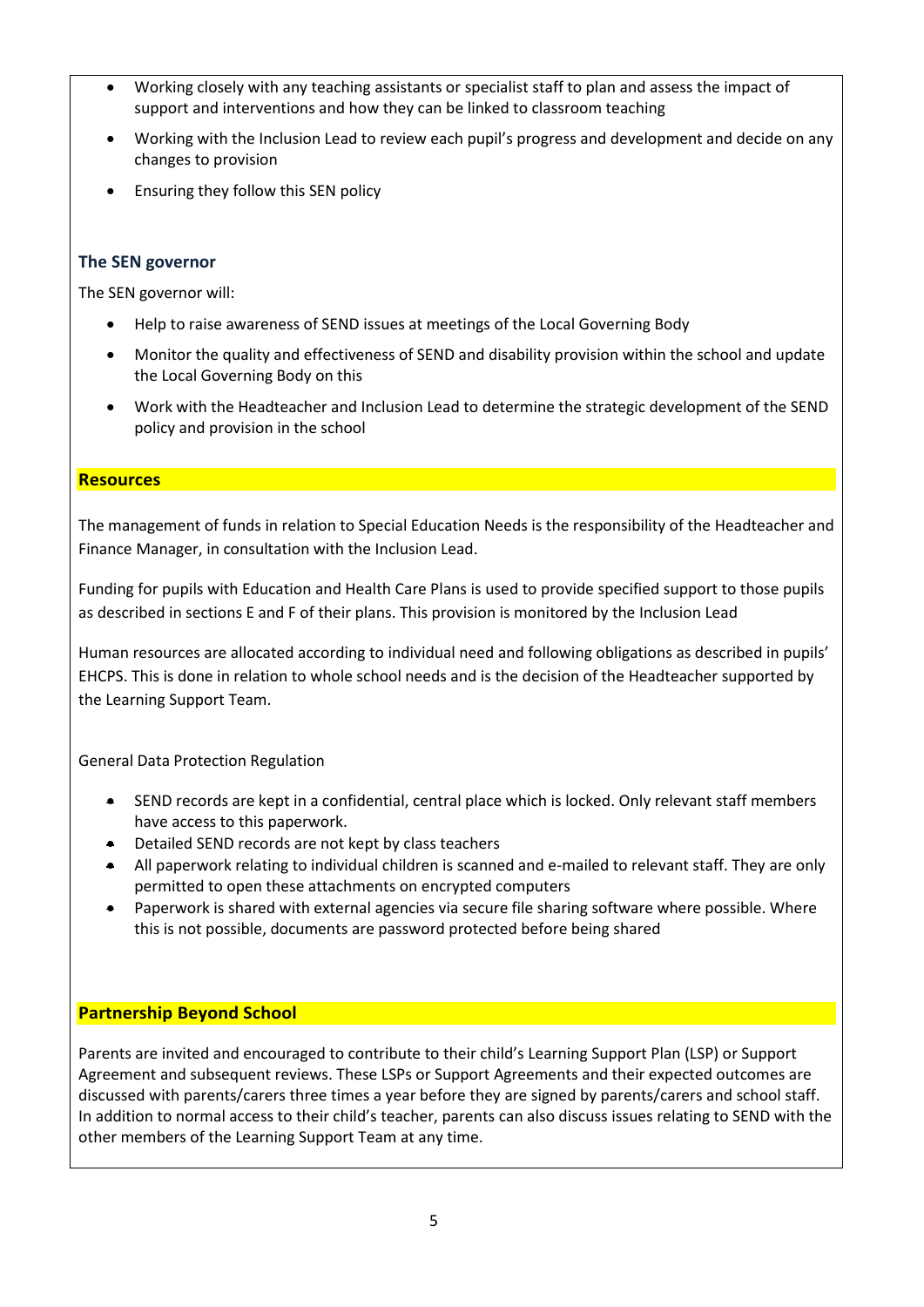External support is provided by a range of professional services, including Educational Psychologists, the Education Welfare Officer, Play therapists, Speech and Language Therapists, the School Medical Officer, Occupational Therapists and specialist teachers.

As a school within The Partnership Trust, WASPS participates in the Partnership Trust's SENCO Cluster Group.

School staff liaise with other schools when necessary, e.g. when children transfer within year or at key transition points.

**Identifying Needs and Providing Support**

We will assess each pupil's current skills and levels of attainment on entry, which will build on previous settings and Key Stages, where appropriate. Class teachers will make regular assessments of progress for all pupils and identify those whose progress:

- Is significantly slower than that of their peers starting from the same baseline
- Fails to match or better the child's previous rate of progress
- Fails to close the attainment gap between the child and their peers
- Widens the attainment gap

This may include progress in areas other than attainment, for example, social needs.

Slow progress and low attainment will not automatically mean a pupil is recorded as having SEN.

When deciding whether special educational provision is required, we will start with the desired outcomes, including the expected progress and attainment, and the views and the wishes of the pupil and their parents. We will use this to determine the support that is needed and whether we can provide it by adapting our core offer, or whether something different or additional is needed.

At Weston All Saints Primary School, we will investigate if a pupil may have additional needs when:

- Concerns are raised by teachers or support staff, parents/carers, or the child's previous school or preschool
- There is a concern about the rate of progress a child is making
- There is a change in a child's behaviour or mental well being
- A child asks for help, beyond usual needs

## **Consulting and involving pupils and parents**

We will have an early discussion with the pupil and their parents when identifying whether they need special educational provision. These conversations will make sure that:

- Everyone develops a good understanding of the pupil's areas of strength and difficulty
- We take into account the parents' concerns
- Everyone understands the agreed outcomes sought for the child
- Everyone is clear on what the next steps are

Notes of these early discussions will be added to the pupil's record and given to their parents.

We will formally notify parents when it is decided that a pupil will receive SEN support.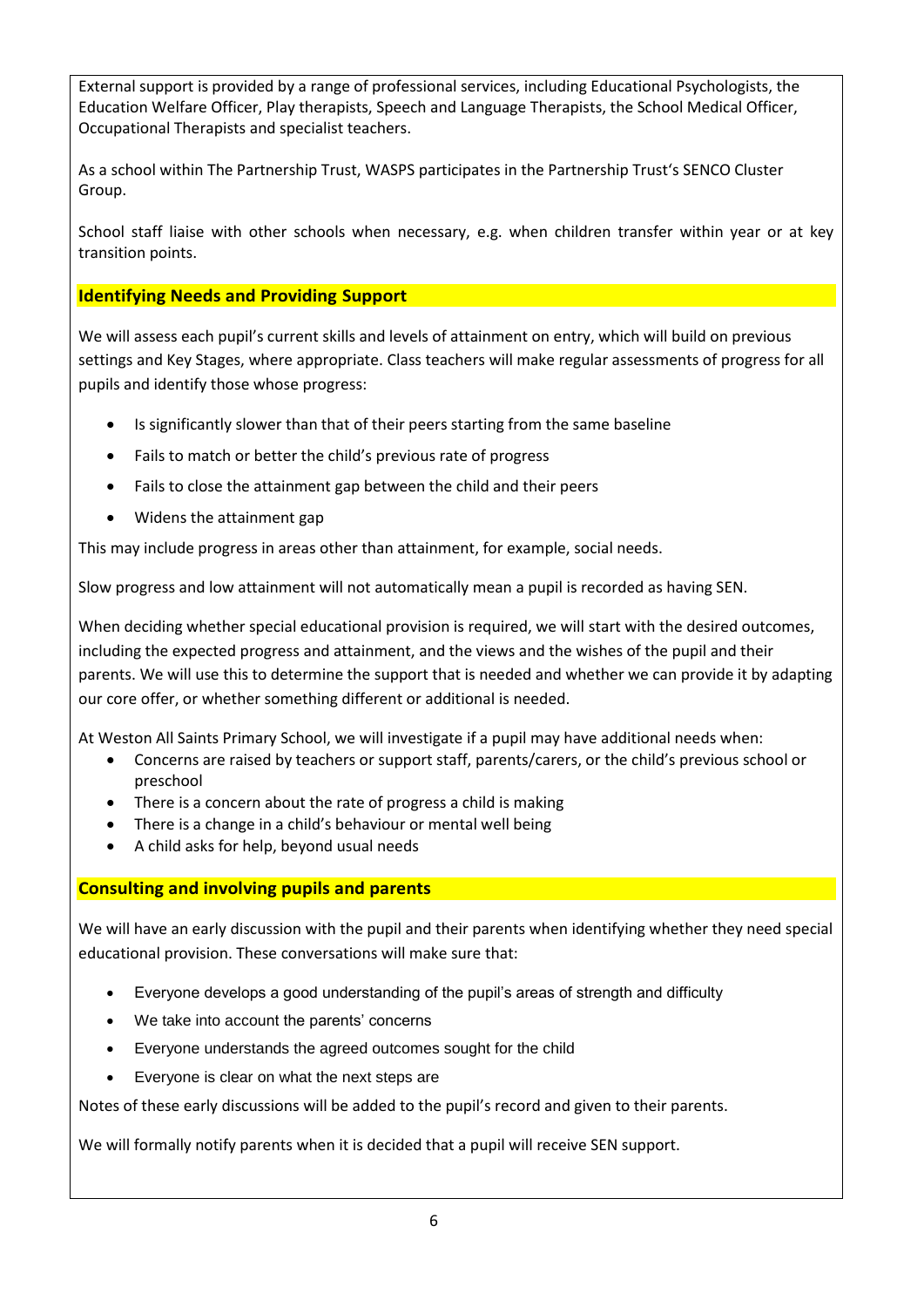## **The Graduated Approach at SEND Support**

SEND support takes the form of a four-part cycle (Asses, Plan, Do and Review) through which earlier decisions and actions are revisited, refined and revised with a growing understanding of the pupil's needs and of what supports the pupil in making good progress and securing good outcomes. This is known as the Graduated Approach.

### Assess:

The child's needs are assessed using a mixture of formal assessments (standardised tests or screening tests for example) and informal assessments (observations of the child, scrutiny of their learning for example). These tests are usually first carried out within school by school staff and are sometimes then followed up by external professionals. Occasionally, the first assessment may be done by someone external such as a paediatrician or a speech and language therapist.

## Plan:

Based on these assessments, educational needs are identified and a plan is put together on how to best support this need. This will be completed in collaboration with parents/carers either as a Learning Support Plan or a Support Agreement Letter. The plan should include quality first teaching strategies and intervention planned and monitored by teaching staff or external professionals.

## Do:

The plan is shared with and followed by all adults working with the child. Progress is carefully tracked.

## Review:

The Learning Support Plan/Support Agreement Letter is reviewed at the next meeting. Further assessment is carried out and the impact of adopted strategies and interventions is evaluated. Based on this information, the cycle of 'Assess, Plan, Do, Review' begins again.

## **The "Quality First" Approach**

High quality, inclusive teaching is delivered in all classes within WASPS. This approach takes into account the learning needs of all the children in the classroom. Following this approach, teachers, and all who teach and support children with SEND, enable all children to reach their potential by

- o Providing differentiated and/or scaffolded learning opportunities
- o Removing barriers to learning for all pupils
- o Having high expectations for all pupils
- o Creating an inclusive learning environment

This is monitored closely by the Headteacher and Inclusion Lead.

## **SUPPORT STEP 1 Support for Children at SEN Support**:

Measurable and achievable targets will be set and a Support Agreement outlining Quality First strategies and interventions will be written by the class teacher, in consultation with parents. Quality First strategies will be adopted by all staff working the child and interventions may be carried out by a Learning Support Assistant (LSA), by one of our Special Needs Teachers or in class by the class teacher. In some instances, the support may be delivered by an outside agency, such as the Speech and Language team, following a referral agreed with parents, class teachers and the Inclusion Lead. Pupils' progress will be monitored by the member of staff delivering the intervention and the class teacher.

This support will be recorded on a Support Agreement Letter.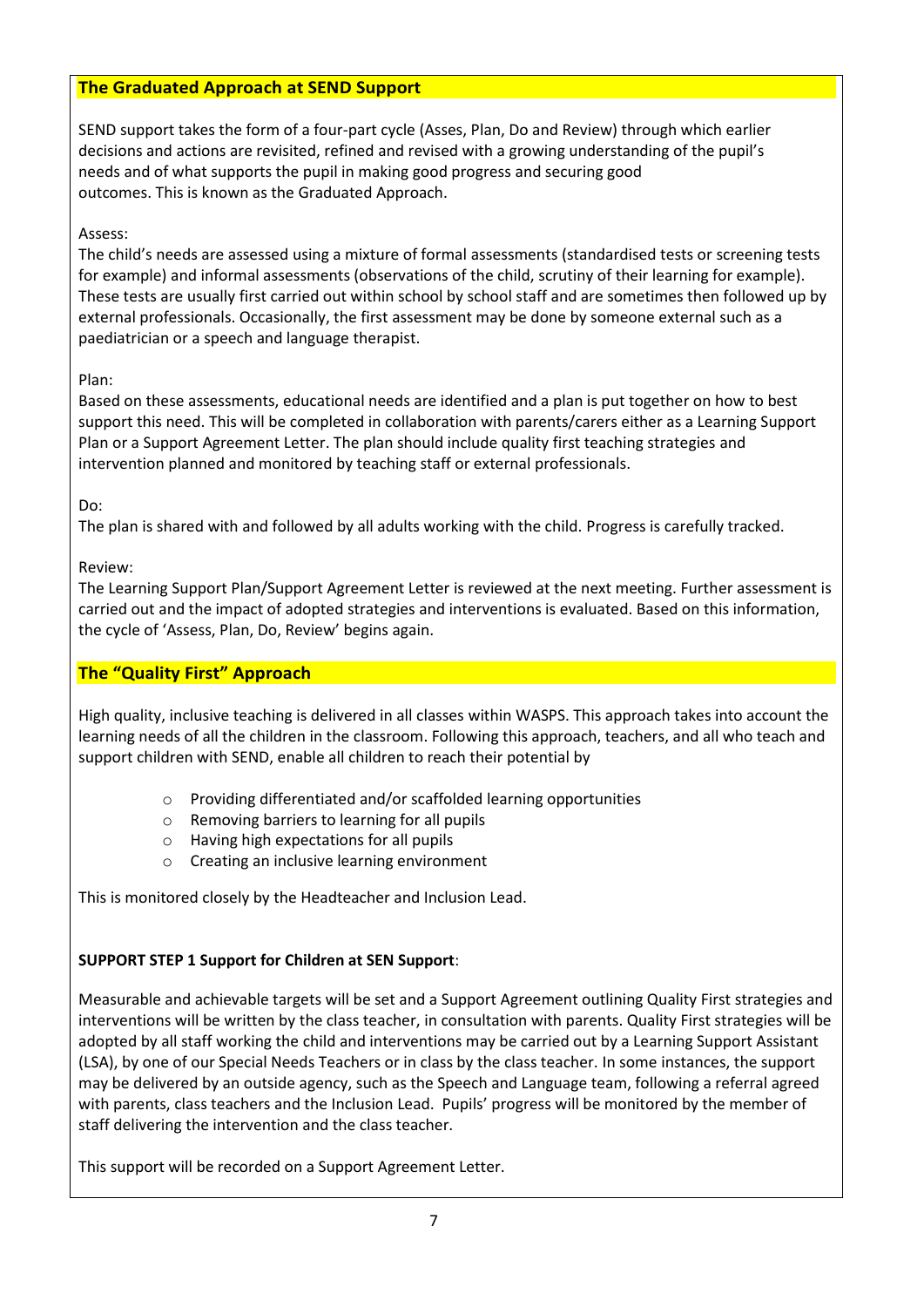If these targets are achieved then:

- Subsequent learning targets are identified.
- Children are removed from the SEND Register, but progress is regularly reviewed and monitored. Parents/carers will be notified if a child is removed from the register.

If sufficient progress has not been made then a greater level of support may be necessary. The child will then move to Support Step 2. Parents/carers will be notified if this happens.

## **SUPPORT STEP 2 Highly Personalised support for children at SEN Support**:

At this stage, support becomes more personalised and/or more extensive. A referral to an appropriate outside agency may be made.

At Support Step 2, the following will always happen:

- Teacher and Learning Support Team discuss the progress of the child and the support that has been put in place so far
- A Learning Support Plan is drawn up by the teacher, supported by the Learning Support Team.
- Measurable and achievable (SMART) targets are written and provision is detailed to meet these which includes quality first strategies and intervention.
- Learning Support Plans are agreed with parents and reviewed three times a year

At Support Step 2, the following may happen:

- External professionals, such as an Educational Psychologist, may be asked by school to investigate the needs of the child. This will only be done with parental consent. Their reports, and associated recommendations, will be carefully considered and applied.
- A shorter cycle of 'Asses, Plan, Do, Review' may be required so that effective strategies and interventions can be identified more quickly.
- An application may be made to the Local Authority for a needs assessment to be carried out for the child. This will be done in collaboration with parents.

At any point, parents and carers have the right to request that the local authority carry out a needs assessment. Please refer to<https://www.rainbowresource.org.uk/> for more information on this process and to view the Local Offer of Bath and North East Somerset.

#### **SUPPORT STEP 3, Education Health Care Plan (EHCP)**

Following a needs assessment, the Local Authority may decide to issue an Education Health Care Plan. This will specify the outcomes and provision for the child and will summarise their Special Educational Needs and/or Disabilities. EHCPS are statutory documents and the school will be given additional high needs funding to implement the plan. EHCPs are reviewed annually under statutory guidelines.

## **Expertise and Training of Staff**

Our SENCO is experienced in this role.

They are allocated 3.5 days a week to manage SEN provision.

We have a team of approximately 30 teaching assistants at Weston All Saints C of E Primary School, including 5 higher level teaching assistants (HLTAs). Approximately 9 of these are trained to deliver SEND provision. Please note these numbers vary depending on numbers of children each year.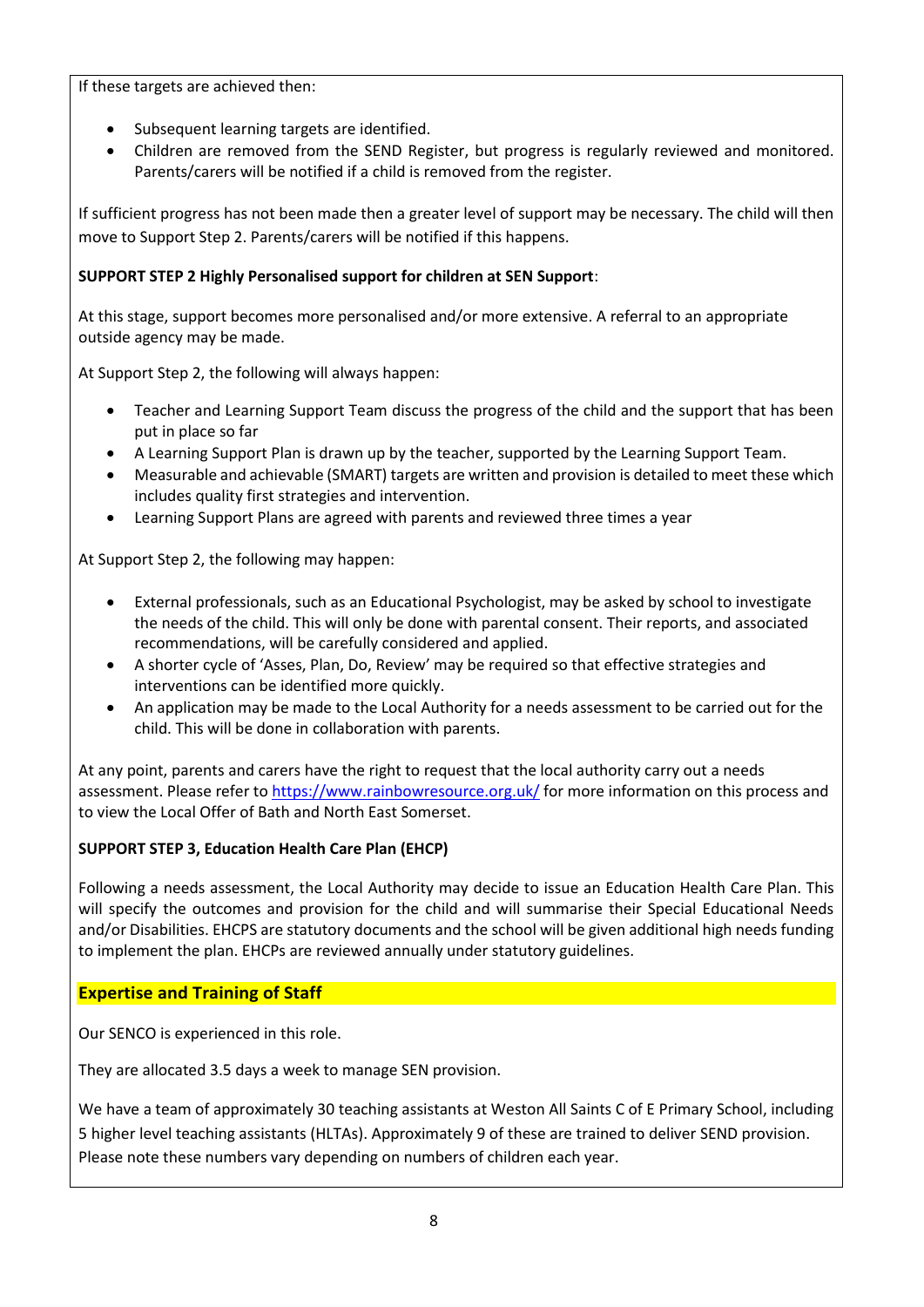In the last academic year, staff have been trained in Thrive, emotion coaching, Numicon, pre-teaching, precision-teaching, Read Write Inc phonics, Word Aware, Makaton and Autism Education Trust Tier 1.

We use specialist staff for speech and language, play therapy and Thrive.

## **Evaluating the effectiveness of SEND provision**

We evaluate the effectiveness of provision for pupils with SEN by:

- Reviewing pupils' individual progress towards their goals each term (at least 3 times per year)
- Monitoring attainment data for pupils with SEND
- Reviewing the impact of interventions after a pre-determined number of weeks
- Monitoring by the Inclusion Lead
- Using provision maps to measure progress
- Holding annual reviews for pupils with EHC plans
- Pupil Progress meetings with SLT and class teachers
- Liaising with external professionals and facilitating their reviews

## **Enabling pupils with SEN to engage in activities available to those in the school who do not have SEN**

All of our extra-curricular activities and school visits are available to all our pupils, including our before-and after-school clubs.

All pupils are encouraged to go on our residential trip(s)

All pupils are encouraged to take part in sports day/school plays/workshops.

No pupil is ever excluded from taking part in these activities because of their SEN or disability.

Please refer to the school's accessibility action plan [https://www.wasp-school.org.uk/wp](https://www.wasp-school.org.uk/wp-content/uploads/2019/11/2019-WASPS-Disability-Equality-Scheme-and-Accessibility-Action-Plan-Copy.pdf)[content/uploads/2019/11/2019-WASPS-Disability-Equality-Scheme-and-Accessibility-Action-Plan-Copy.pdf](https://www.wasp-school.org.uk/wp-content/uploads/2019/11/2019-WASPS-Disability-Equality-Scheme-and-Accessibility-Action-Plan-Copy.pdf)

## **Support for improving emotional and social development**

We provide support for pupils to improve their emotional and social development in the following ways:

- Pupils with SEN are encouraged to be part of the school council and Equalities team
- WASPS is a Thrive School.
- WASPS uses the Jigsaw PSHE scheme of work
- Use of play therapy
- Use of art based therapy
- WASPS is part of the Norton Radstock Behaviour and Attendance Panel